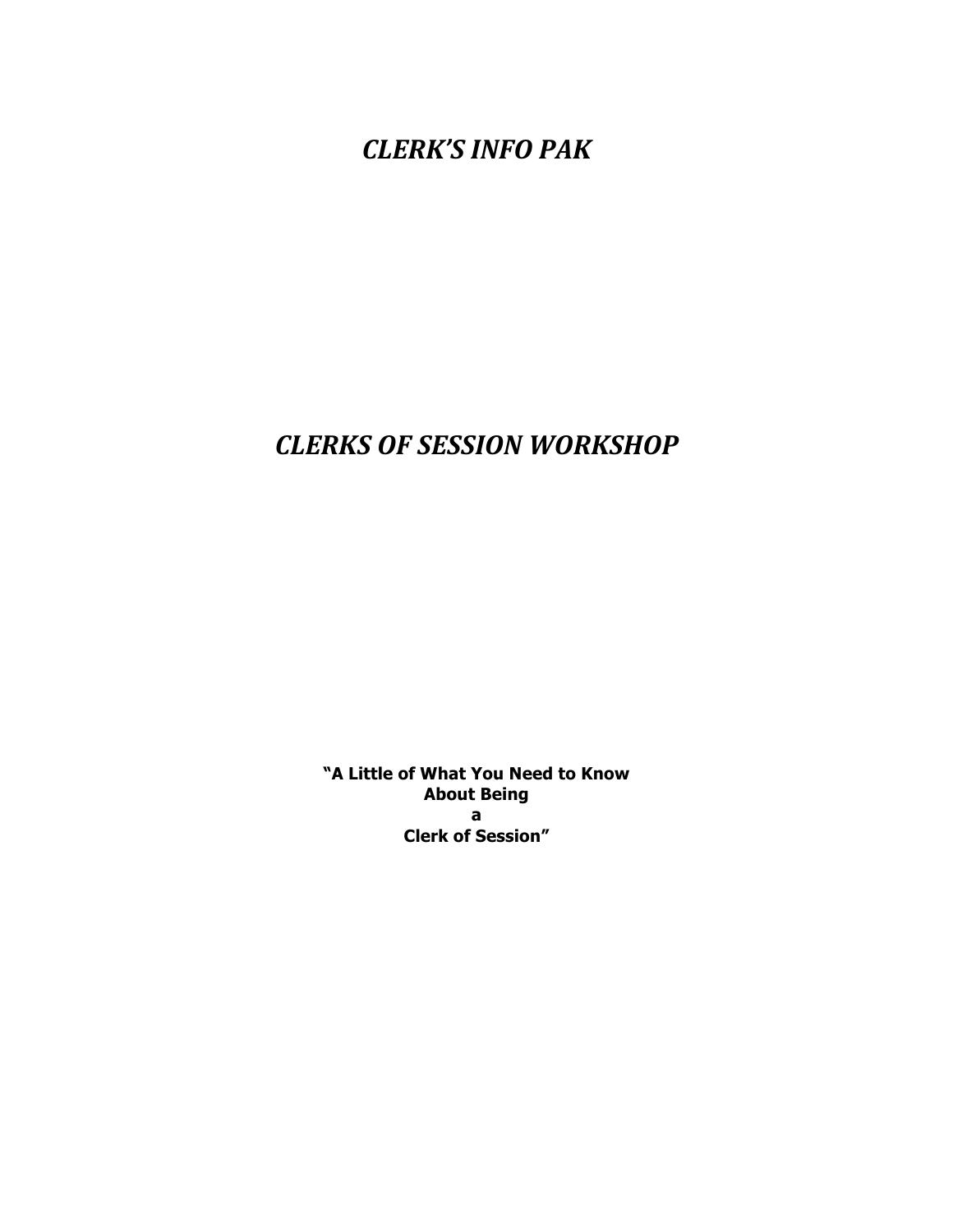# CLERK OF SESSION MANDATE & MISSION

#### **Our Mandate:**

#### **G. 16 THE ORGANIZATIONAL STRUCTURE OF THE CHURCH**

**G. 16-3** "Review and Control: For the orderly process of review and control, each organizational unit shall submit its minutes to the unit above. The Board of Deacons shall submit its minutes at least semi-annually to the Church Session; the Church Session shall submit its minutes to the Presbytery annually; the Presbytery shall submit its minutes to the General Assembly annually. Each court shall review the minutes submitted to it to insure that the lower body has faithfully and diligently fulfilled all duties and responsibilities assigned to each court. It may refer matters back for reconsideration, call attention to omissions, require amendment of actions out of conformity with the Constitution, or otherwise exercise proper review and control of the lower body."

#### **Our Mission:**

**G. 16-13** "Minutes: A careful record of the proceedings of the court shall be kept by the Clerk. When the Church Session has approved its minutes, they shall be signed by the Clerk and the Moderator. The Clerk shall submit the minutes to the Presbytery annually. The Clerk shall be careful to record deaths, births, adoptions, baptisms, marriages, reception of members, transfers to the inactive roll, dismissals, and other records required regarding members."

**Our Methodology:** 

**WHAT is the most effective way of fulfilling our mandate AND our mission?**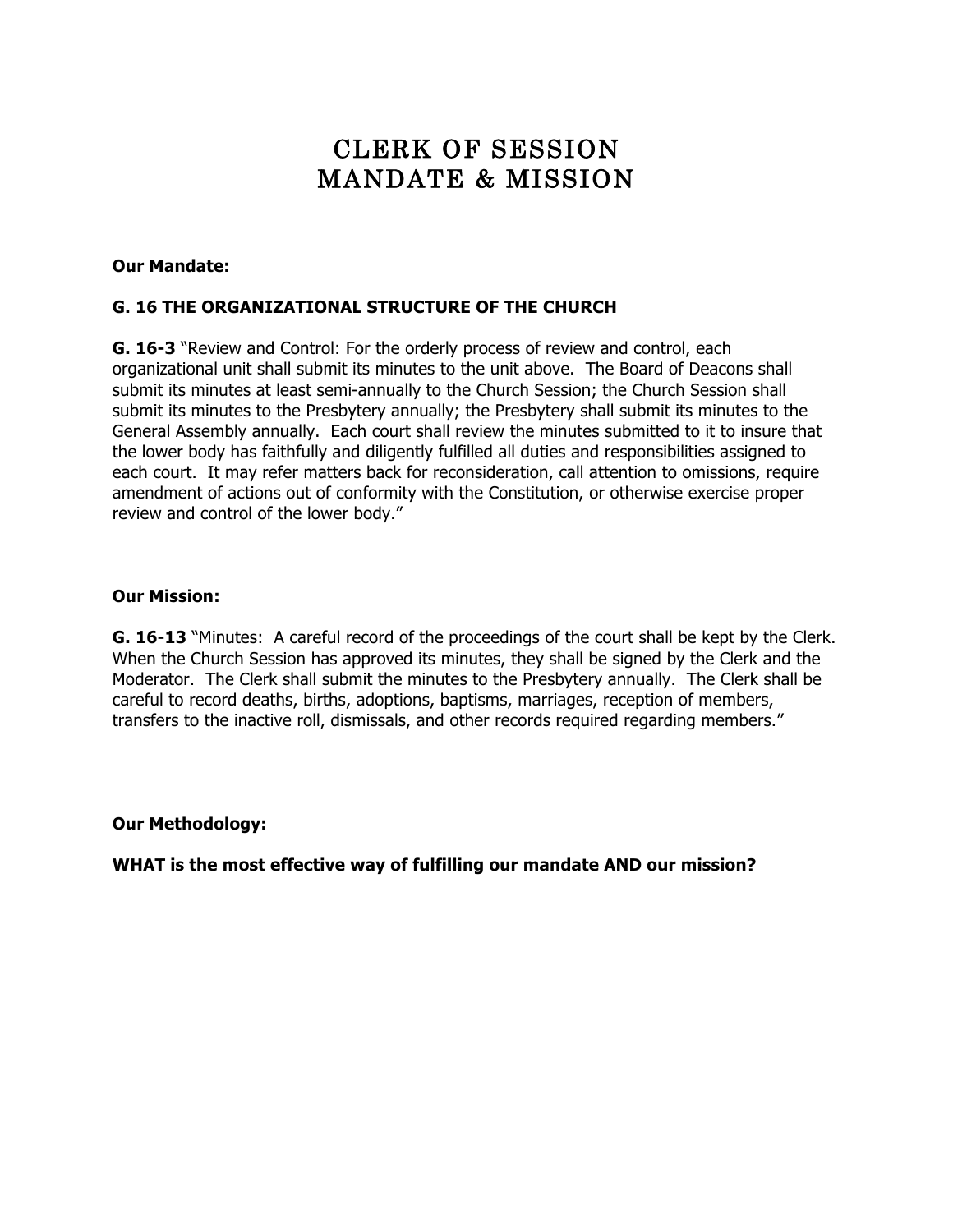## **The Clerk**

**1. As Scribe (see G.16-13, 8-1F)**

**To faithfully, carefully record the actions of Session and, along with other required documents, preserve them for posterity.**

**2. As Parliamentarian**

**To be familiar with Session's established procedures, policies, practices and with Robert's Rules of Order in order to provide guidance and counsel in questions of required order.**

**3. As Correspondent**

**To act as the official correspondent re: all local church matters with other judicatories and with non-EPC bodies.**

**4. As "Town Crier"**

**To publish all announcements authorized and directed by Session to the local church, the community, and Church at large**

**5. As Source of information**

**To respond to all inquiries and offer accurate, clear information as instructed and required by the Session, church bylaws and/or constitution of the EPC.**

**6. As "Armor Bearer" (I Samuel 14:1-14)**

**To serve in a support role to the Moderator, providing whatever Scriptural assistance as required and necessary.**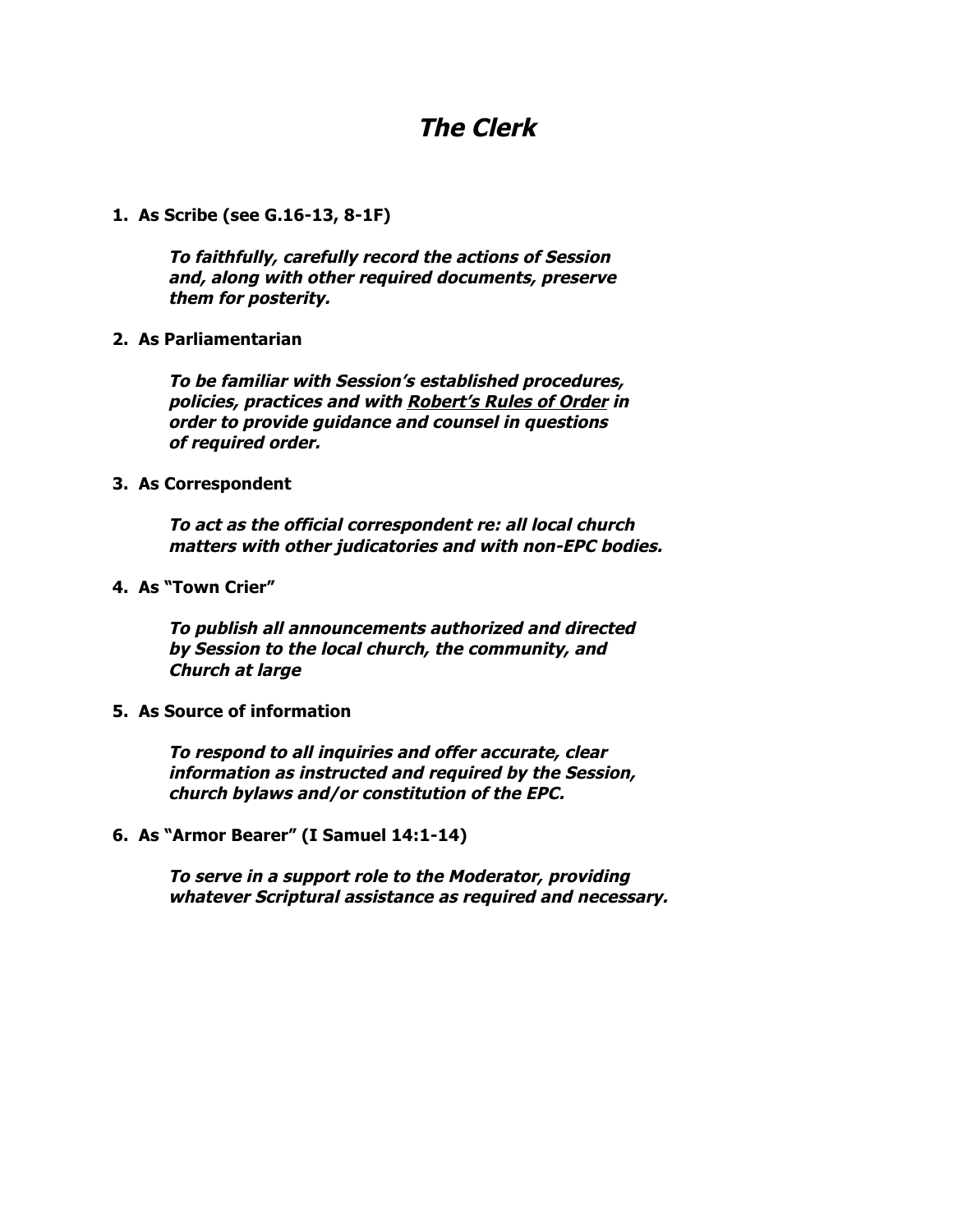# **DO'S & DON'Ts OF CLERK'S WORK**

**DO** keep an accurate record of **ALL** meetings – Remember, in five weeks or five months or five years from now, "if it wasn't written down, it didn't happen."

**DO** keep minutes of **EXECUTIVE SESSIONS/MEETINGS**. These minutes require special treatment:

- Record in regular minutes any action taken; additional detail is at discretion & instruction of the Session

**- DO NOT** record individual members' comments **UNLESS** the executive session involves a **FORMAL TRIAL** according to the Book of Discipline

- Approve minutes at end of executive session or at the next regular Session meeting

- Keep minutes of executive sessions in separate sealed file from regular minutes

**- DO NOT** reveal contents of minutes of executive session **UNLESS** instructed/ordered to do so by the Session or a higher church court. **EXCEPTION:** In the case of pending/threatened litigation, it is permissible to share relevant information from sealed files to your insurance carrier provided they give you a written assurance of confidentiality.

**DON'T** meet in the absence of the Moderator **UNLESS** he has approved the meeting beforehand (G. 16-11). An "emergency" had better be just that! Otherwise, whatever is decided or done is subject to be declared out of order by Presbytery.

**DO** help the Moderator to begin meetings **ON TIME** – and to end at the agreed upon time.

**DO** file your church's **ANNUAL STATISTICAL REPORT** by the **DEADLINE** given each year.

**DO** file your Pastor(s)' **ANNUAL CHANGES IN TERMS OF CALL & ANNUAL REVIEW** by the **DEADLINE** – which is now JANUARY 1<sup>st</sup>. If your church doesn't approve changes until after January 1<sup>st</sup> **BE SURE TO NOTIFY THE STATED CLERK** of your situation AND WHEN you will send it.

**DO** keep Minutes in a secure, safe place. The official Minutes **SHOULD** be kept in a hardbacked, bound book for permanency. Back-up copies on computers, floppies, CDs are additional safeguards for preservation.

**DON'T FORGET:** Session minutes are **LEGAL DOCUMENTS**, and in many courts, considered to be THE OFFICIAL RECORD of the church/Session.

**DO** become familiar with **THE BOOK OF ORDER**—especially the **Book of Government**!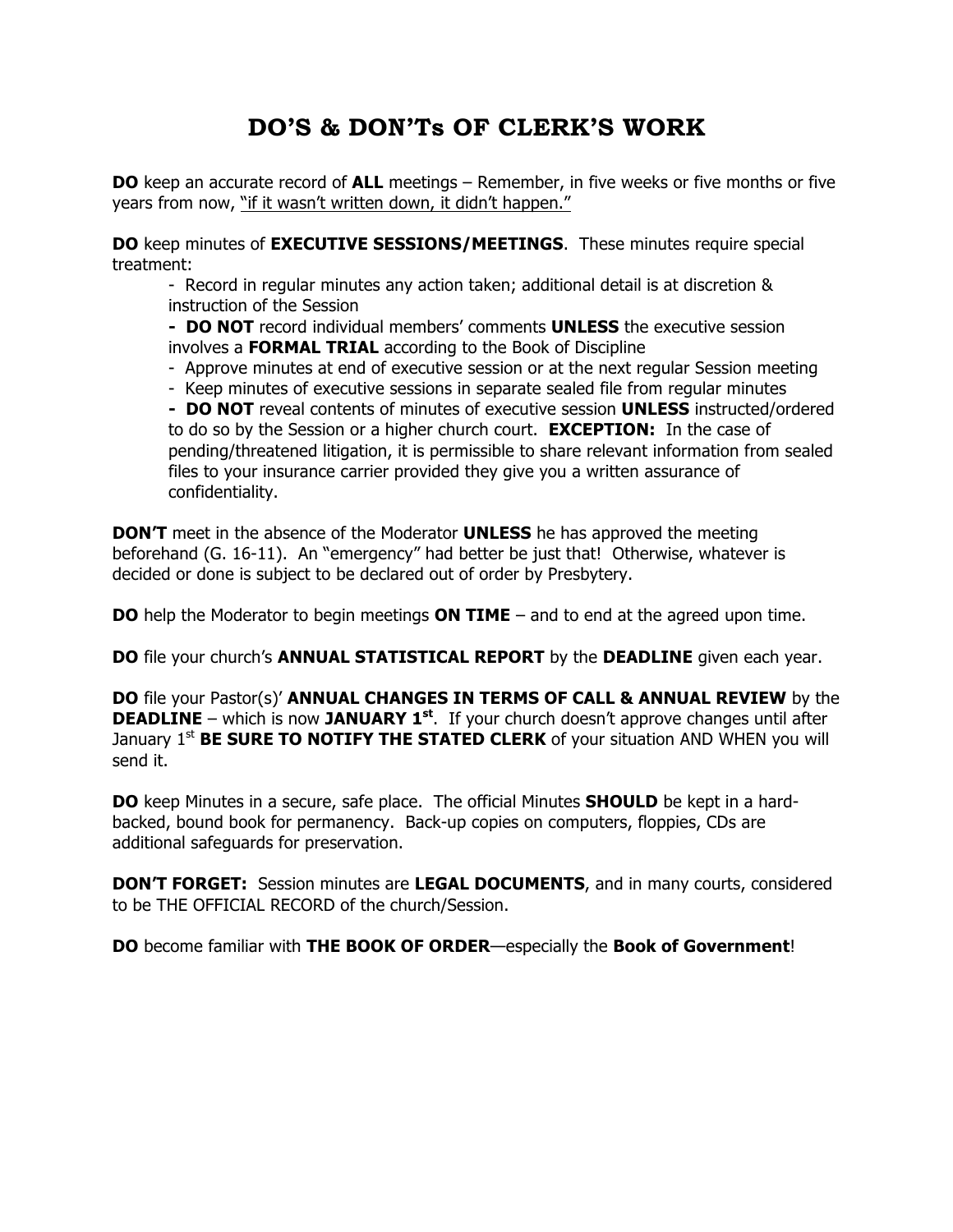## **ESSENTIALS OF SESSION MINUTES**

*"The Bare Minimum Requirements"*

**For purposes of creating and maintaining an accurate and consistent permanent record of Session meetings and actions taken, certain things need to be included in the minutes taken by the Clerk. Those items are (at least ):**

**- The date, time & place of each meeting**

- **- The names of those in attendance: Moderator, REs, others**
- **- That prayer was an integral part of all meetings, either beginning, during or at end**
- **- Approval by Session of previous minutes & signed by Moderator, Clerk**

**- A record of births, baptisms, marriages, adoptions, deaths of members & members'** 

 **family members who are part of the church**

- **- A record of members received (with names of minor children living with them)**
- **- A record of those transferred to inactive status or dismissed to other churches**
- **- Names & dates of those ordained and/or installed as Ruling Elders, Deacons**
- **- Action taken by Session on all matters requiring its consideration by motion, recommendation, request, and The Book of Order**

**Additionally, for future reference and for guidance to future leaders, minutes should include** 

- **- A copy of the annual budget approved by the Session and/or congregation**
- **- A copy of the GA Annual Statistical Report**
- **- Any communications by higher courts (presbytery, General Assembly) requesting action by the Session (received as information, referred, approved, rejected)**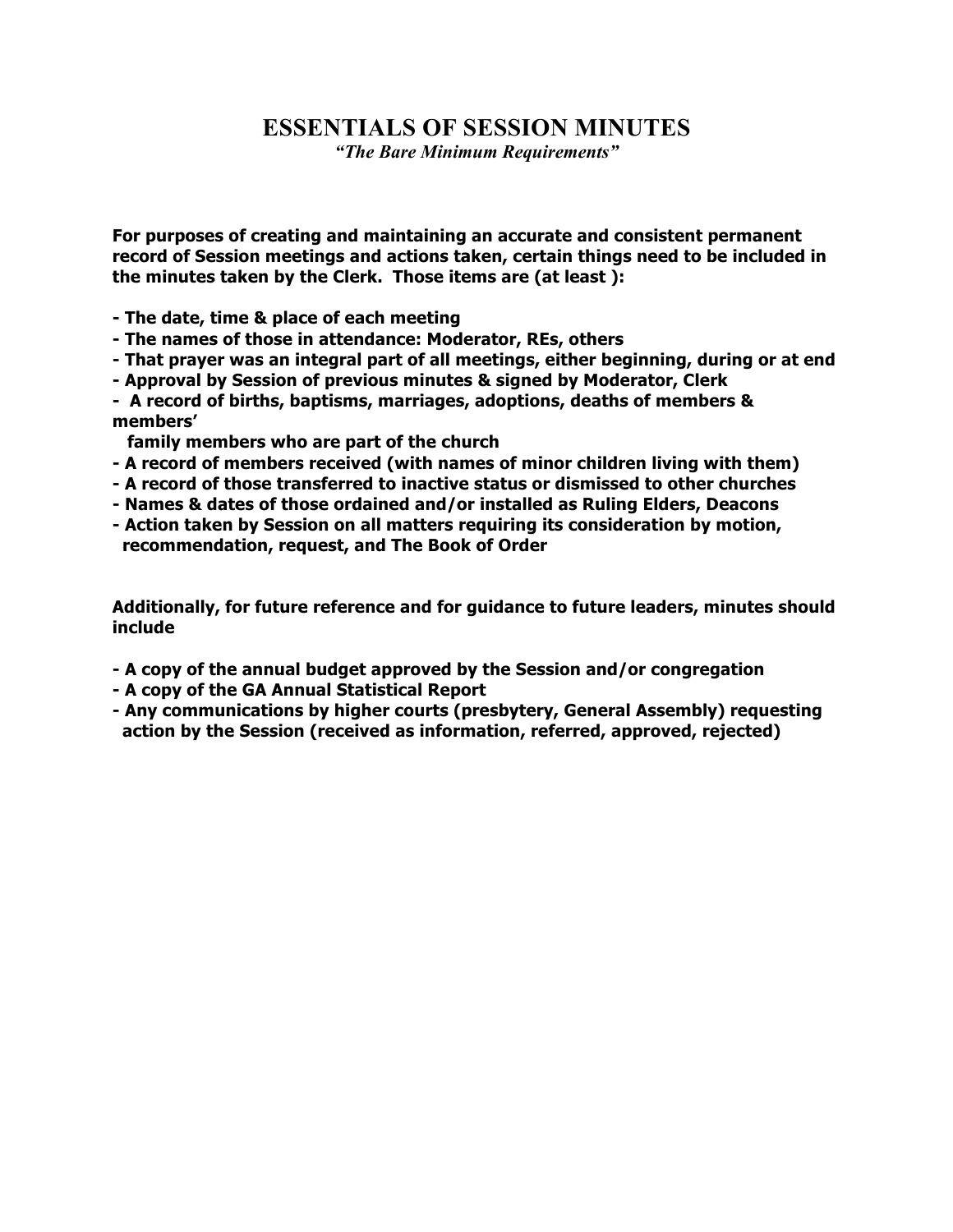# *Taking Minutes*

#### **1. PREPARATION FOR THE MEETING:**

- **A. Have a written agenda with as much detail as possible; include copies of items which Session members need to read ahead of time**
- **B. Review the agenda with Moderator PRIOR to the meeting; try to avoid surprises**
- **C. Have a consistent methodology: pen & paper, laptop, recording, transcribing**

#### **2. CONTENT**

- **A. Refer to "Session Minutes Guidelines" to cover all the bases**
- **B. Make CLEAR, COMPLETE sentences!**
- **C. PERSPECTIVE: Keep in mind that in 10 weeks, years, or decades your record may be the ONLY record of a Session decision, action, consideration! Don't be TOO DETAILED, but don't leave out IMPORTANT DETAILS!**

#### **3. CORRECTIONS TO MINUTES**

- **A. THE IDEAL: Mail, distribute copies of minutes at least one week BEFORE the next meeting so Session members can have time read, review**
- **B. Very few (if any) Sessions read minutes in meetings (as in the old days); yet a good Clerk NEEDS the clear eyes, minds of other Elders to catch typo's, mistakes. Encourage Session members to read, look for needed corrections OR you may have someone else proof-read (volunteer or paid—AS LONG AS they can keep what they read in CONFIDENTIALITY!)**
- **C. Enter corrections, additions in NEXT set of minutes in section entitled, "ERRATA"**

#### **4. SECURITY**

- **A. Once minutes are approved, set a permanent copy with signatures of MODERATOR & YOURSELF aside in a HARD-BOUND MINUTES BOOK.**
- **B. Keep a BACKUP set of minutes on CD/diskette/zip in case something happens to your/church files**
- **C. Keep permanent minutes book in a SECURE PLACE! Safe from fire, flood, sun damage, heat, theft as much as practical (The car trunk is NOT a good idea!)**
- **D. Once a year, send a copy of the previous year's minutes to GA ARCHIVES for their record. Who knows? Someday one of your great-grandchildren may write a history of your church using YOUR minutes!**

#### **5. "WHOSE MINUTES?"**

- **A. Session minutes are SESSION minutes—and remain the property of the Session unless required by Presbytery, GA (usually whenever the church is dissolved)**
- **B. Access to minutes: Determined by the Session! A VARIETY of ways to address this: post/publish full text copies (on website or bulletin board or newsletter), OR a publish a condensed version of meetings, OR a brief synopsis/description of actions taken OR any combination or ALL of the above! It's up to Session to decide what's best for your church.**
- **C. Minutes of EXECUTIVE SESSION are not available to anyone UNLESS the Session gives permission; Presbytery, GA may require them in certain cases.**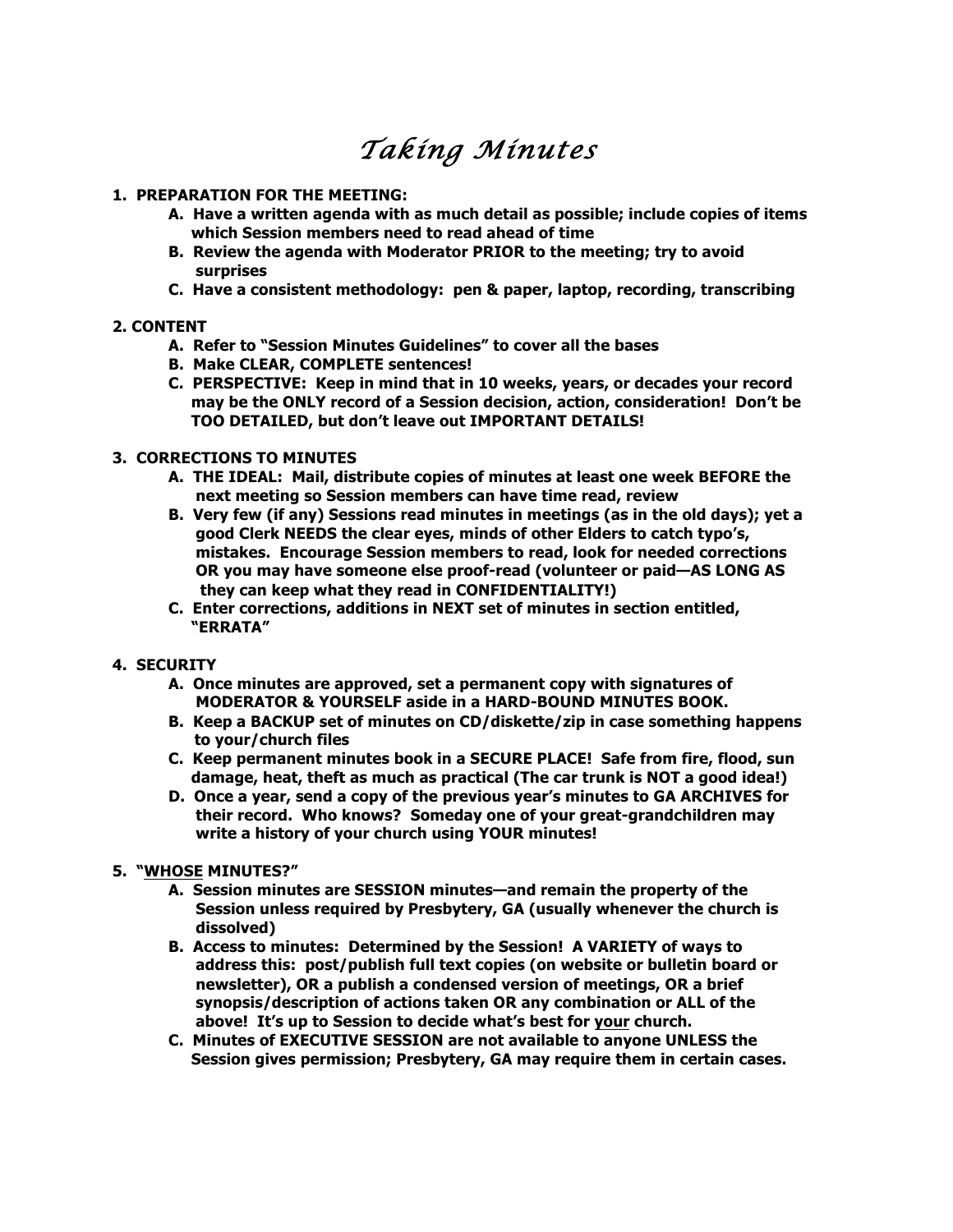## **SUGGESTED AGENDA**

**MEETING OF THE SESSION 1ST EPC ANYWHERE, USA JANUARY 1, 2005 7:00 p.m.**

- **1. Call to order & prayer**
- **2. Declaration of quorum PRESENT: (OR) LIST NAMES OF TEs & REs ABSENT: (Check Present or Absent)**

**3. MINUTES READ & APPROVED (Minutes may be distributed prior to meeting)**

**4. COMMUNICATIONS RECEIVED (OR) CLERK'S REPORT**

**- "Communications" = Any correspondence from GA, Presbytery, members, committees, other churches, organizations--ANYTHING which Session needs to know about from outside, inside the church**

**- May be received as information or may be docketed for Session's consideration at this or a future meeting (Clerk & Moderator decide which is best & Session ok's)**

**5. REPORTS: May be from Treasurer, standing committees, teams, huddles, action teams, task force(s), Diaconate, Pastor(s)**

**6. OLD/UNFINISHED BUSINESS: Carry-over items from previous meeting(s)**

**7. NEW BUSINESS: Clerk AND Moderator notified BEFORE the meeting in order to docket for consideration**

#### **8. ANNOUNCE NEXT MEETING**

**9. PRAYER & ADJOURNMENT –Be sure to note TIME of adjournment (Didn't you note the time the meeting started?)**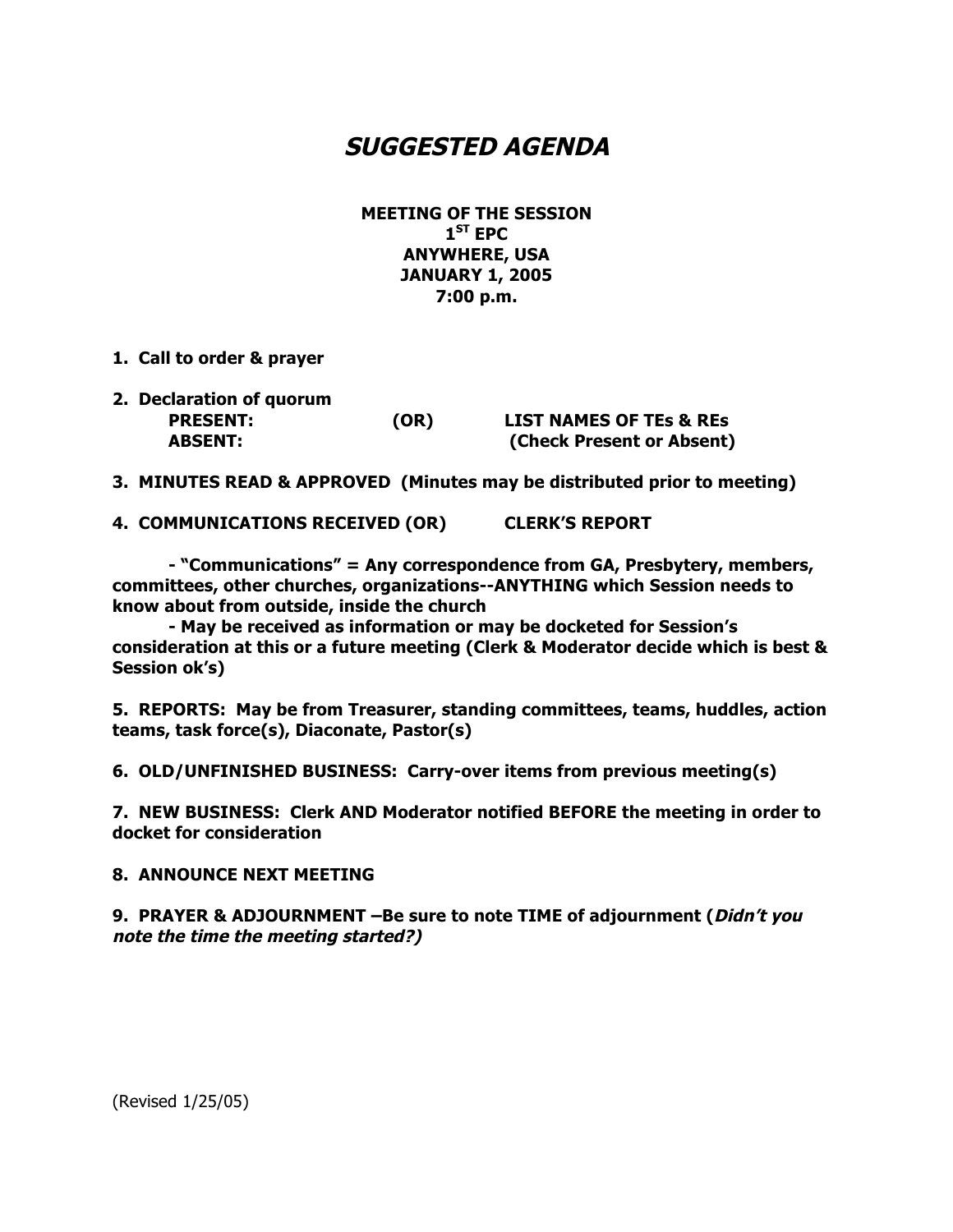# **SAMPLE IDEAS FROM OTHER CLERKS**

- **1. OMNIBUS MOTIONS – Used to group together routine items which are not considered controversial. Should any member desire to talk about a particular item, you may isolate that item and discuss/vote on it separately.**
- **2. CLERK'S REPORT (At each stated meeting, usually) – Here's how one Clerk does this:**

#### **CLERK'S REPORT Session Meeting of January 1, 2008**

- **BIRTHS – Jacob David Jones, son of John and Sue Jones, December 10, 2007, Hometown General Hospital**
	- **- Julia Rachel Smith, daughter of Sam and Barbara Smith, November 30, 2007, St. Joseph's Hospital**
	- **- George Washington Bush, son of Ralph and Jean Bush, December 2, 2007, Hometown General Hospital**
- **INFANT BAPTISM Samuel Eugene Brown, Jr., son of Sam and Sara Brown**

#### **ADULT BAPTISM -**

- **WEDDINGS – Alice Sue Mitchell, daughter of Robert and Myrtle Myrtle Mitchell, wed to Capt. James Longstreet, US Army**
- **DEATHS – Harriet T. Bates, November 28, 2007**
- **3. WRITTEN POLICY STATEMENTS ON WEDDINGS, FUNERAL SERVICES, OTHER USAGE OF CHURCH BUILDING -- Samples can be secured by contacting Administrative Director's Office**
- **4. YOUR IDEAS, SUGGESTIONS ? ? ?**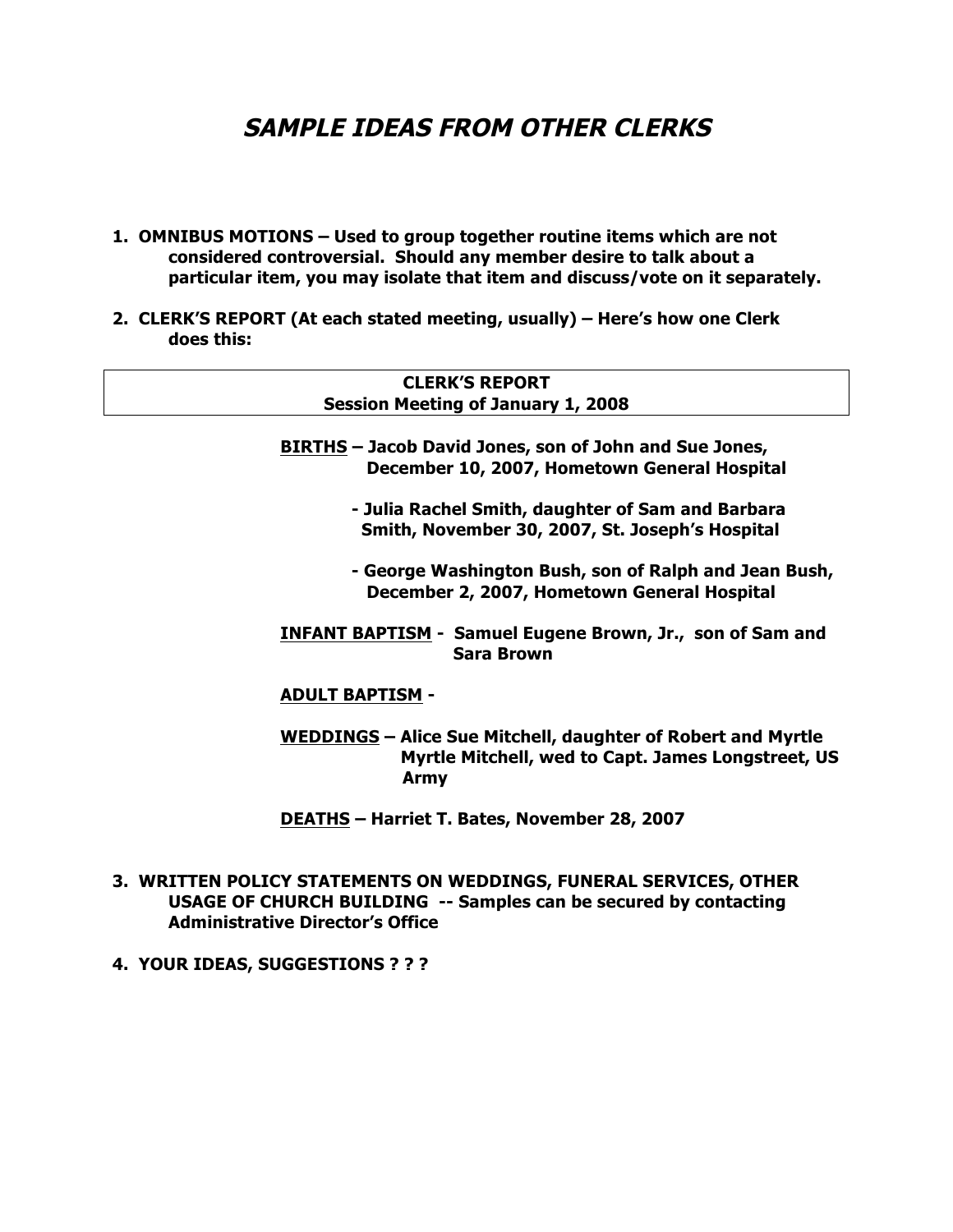## **REPORT FOR SESSION MINUTES (1/1/07)**

| <b>REPORT ON SESSION MINUTES of the</b> | Church |
|-----------------------------------------|--------|
|                                         |        |

**CLERK OF SESSION:** Please use the blanks to indicate the requested information is/is not provided. **Include this sheet with your Minutes when it is submitted for examination.**

**PLEASE NOTE:** If your church does NOT have a Board of Deacons, check here \_\_\_\_\_\_\_\_\_\_

|                                                                                                                           | <b>BLANKS</b> after each<br>question are to be<br>answered YES or NO |
|---------------------------------------------------------------------------------------------------------------------------|----------------------------------------------------------------------|
| 1. Is the time & place of each meeting given?                                                                             |                                                                      |
| 2. Did Session meet at least once each quarter?                                                                           |                                                                      |
| 3. Are names of Elders present noted?                                                                                     |                                                                      |
| 4. Was prayer a part of all meetings?                                                                                     |                                                                      |
| 5. Did Session always approve its own minutes & are they<br>signed by the Moderator and Clerk?                            |                                                                      |
| 6, Were Commissioners elected to each meeting of Presbytery?                                                              |                                                                      |
| 7. Did these Commissioners report to Session on their attendance<br>at Presbytery?                                        |                                                                      |
| 8. Were minutes of the Board of Deacons examined at least<br>annually by the Session?                                     |                                                                      |
| 9. Do minutes record ordination & installation of new Ruling Elders &<br>Deacons, with dates?                             |                                                                      |
| 10. Did Session approve annual budget of church?                                                                          |                                                                      |
| 11. Was GA's Annual Statistical Report approved & included in minutes<br>& forwarded to GA?                               |                                                                      |
| 12. Do minutes record reception of new members, giving full names, and<br>noting how received?                            |                                                                      |
| 13. Were all dismissals & other deletions from the church roll acted on<br>by Session, with reasons given in the minutes? |                                                                      |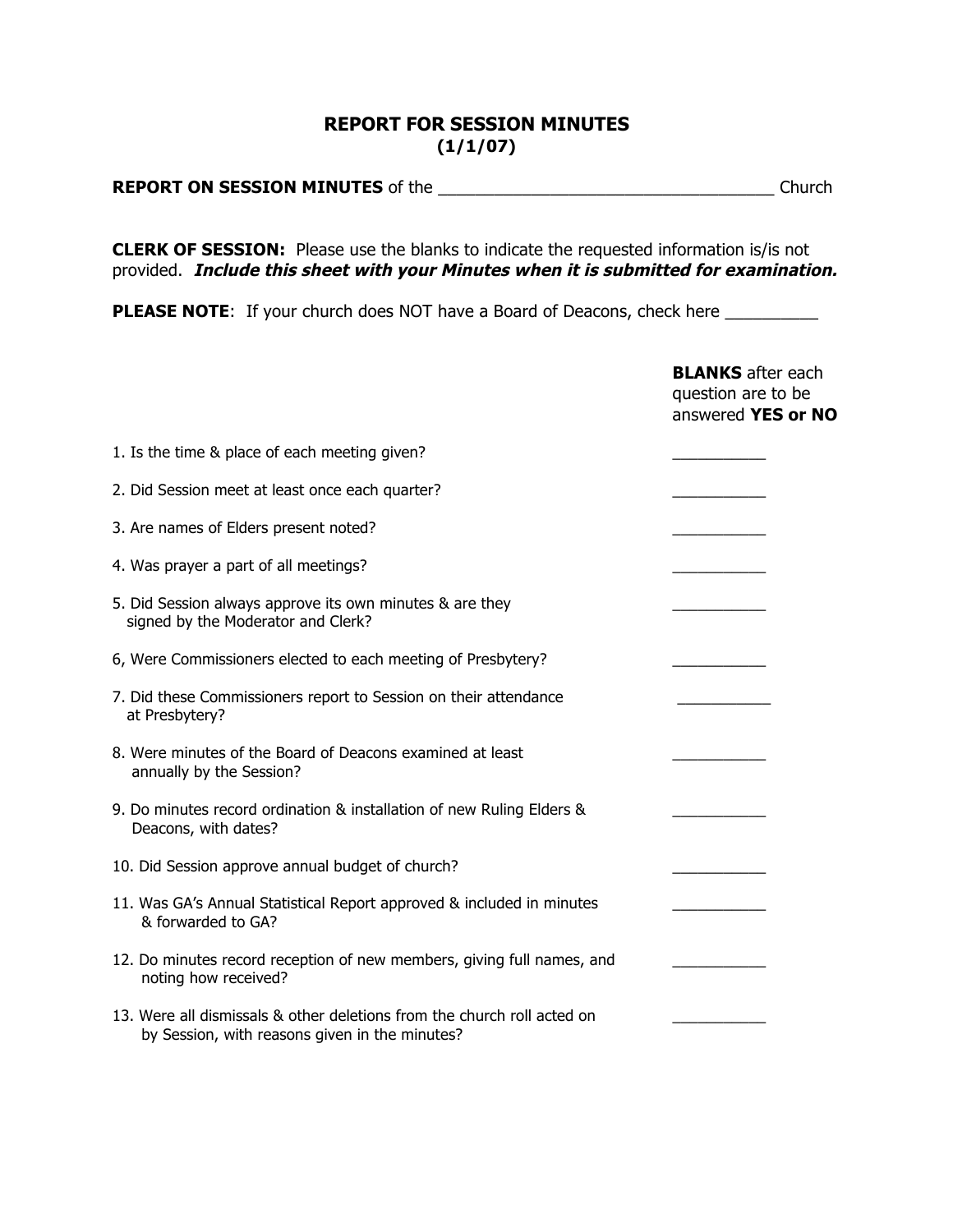## **SESSION MINUTES REPORT page 2**

| 14. Did Session make an annual review of the church roll for accuracy:<br>(a) active members<br>(b) non-communing members (baptized, under 18)<br>(c) inactive members<br>(d) affiliate members? |                                                                                                                                                                              |  |
|--------------------------------------------------------------------------------------------------------------------------------------------------------------------------------------------------|------------------------------------------------------------------------------------------------------------------------------------------------------------------------------|--|
|                                                                                                                                                                                                  | 15. Were communications from higher courts read & acted upon by<br>the Session as requested by the sending court?<br>(received as information, referred, approved, rejected) |  |
|                                                                                                                                                                                                  | 16. Were there any known irregularities or inconsistencies with<br>The Book of Order in actions taken by Session?                                                            |  |
|                                                                                                                                                                                                  |                                                                                                                                                                              |  |
|                                                                                                                                                                                                  |                                                                                                                                                                              |  |
|                                                                                                                                                                                                  |                                                                                                                                                                              |  |
|                                                                                                                                                                                                  |                                                                                                                                                                              |  |
|                                                                                                                                                                                                  |                                                                                                                                                                              |  |
| <b>PLEASE PRINT:</b>                                                                                                                                                                             |                                                                                                                                                                              |  |
|                                                                                                                                                                                                  |                                                                                                                                                                              |  |
| <b>Street Address:</b>                                                                                                                                                                           |                                                                                                                                                                              |  |
| City/Town:                                                                                                                                                                                       |                                                                                                                                                                              |  |
| State:                                                                                                                                                                                           |                                                                                                                                                                              |  |
| Email address:                                                                                                                                                                                   |                                                                                                                                                                              |  |
| Preferred Phone #:                                                                                                                                                                               | <u> 1980 - John Stone, Amerikaansk politiker († 1901)</u>                                                                                                                    |  |
|                                                                                                                                                                                                  |                                                                                                                                                                              |  |

### **SESSION MINUTES REPORT**